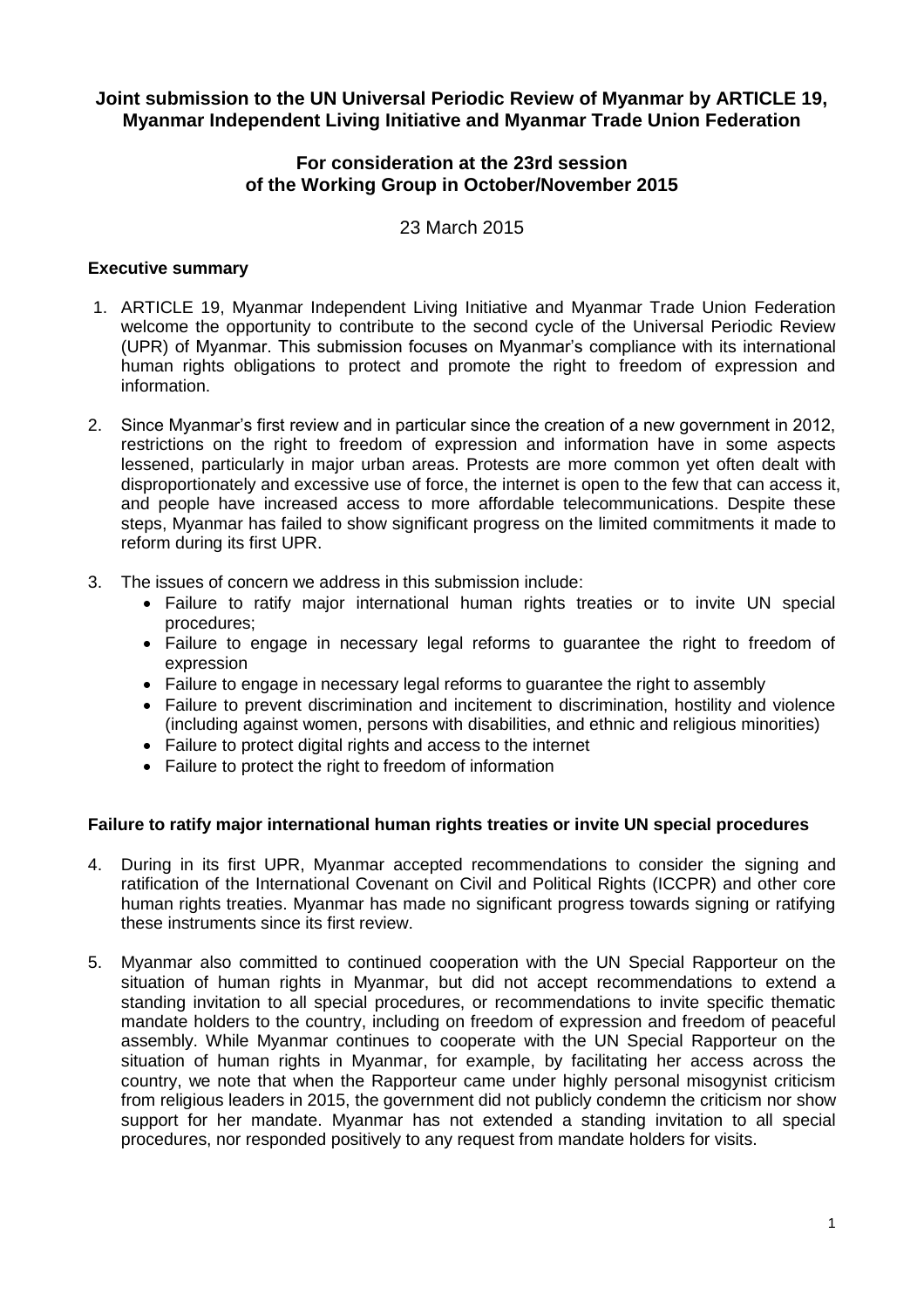#### **Failure to engage in necessary legal reforms to guarantee the right to freedom of expression**

- 6. Myanmar accepted some recommendations to bring its domestic laws into compliance with international human rights standards, including to "take steps" to review domestic laws in order to guarantee freedom of expression, association and assembly.
- 7. Positive developments since the first UPR include the abolishment by administrative decision of the Press Scrutiny and Registration Division in 2013, which ended the state mechanism for comprehensive pre-publication censorship of the media. However, two new laws adopted governing assembly and telecommunications fail to fully comply with international standards on freedom of expression. Together with existing highly punitive laws, the situation for freedom of expression remains highly precarious.

### **2008 Constitution of Myanmar**

- 8. Myanmar did not accept a recommendation during its first review to amend the 2008 Constitution to bring it into compliance with international human rights standards. As Myanmar faces its second review, this remains a pressing concern.
- 9. Although protections for freedom of expression exist in Article 354 (liberty of expression and publication), and Article 365 (freedom of artistic expression), they do not comply with international standards:
	- **The scope of the right is too narrow**, and is not framed to capture all elements of freedom of expression guaranteed in international law;
	- **The right is not guaranteed to all people**, but is limited to nationals only, despite freedom of expression being guaranteed to all people under international law regardless of citizenship status.<sup>1</sup> This is particularly concerning in Myanmar, where an estimated 810,000 people are without citizenship.<sup>2</sup>
	- **Domestic laws take precedence over constitutional rights**, which are protected only to the extent that they are not in contradiction with existing laws;
	- **The permissible limitations to freedom of expression are too broad**, as they include aims not listed in Article 19(2) of the ICCPR, such as "national solidarity", "the interests of one of several other national races", and "community peace and tranquillity";
	- **The threshold for imposing restrictions on freedom of expression is too low.** Rather than the high test of "necessary in a democratic society" required by international law, rights may be restricted where their exercise is merely "contrary to", "detrimental to", or "adversely affects" the broad range of interests listed.

#### **1957 Penal Code and the Official Secrets Act**

- 10. One of the most significant and common tools for restricting freedom of expression, including of human rights defenders and journalists, is the Penal Code. A number its criminal prohibitions are contrary to international human rights standards and should be repealed through comprehensive legislative reforms.
- 11. **Sedition (Article 124a and 505b):** The offence of sedition, defined as defaming or bringing disaffection against or contempt of the government, are against international standards on freedom of expression. States can easily use such laws to limit public debate concerning public figures in the political domain, such as politicians, or to defend public institutions, where

 1 ICCPR, Article 2(1). United Nations Human Rights Committee, General Comment No. 15 on the position of aliens under the covenant, 11 April 1986.

<sup>2</sup> UNHCR 2015 country operations profile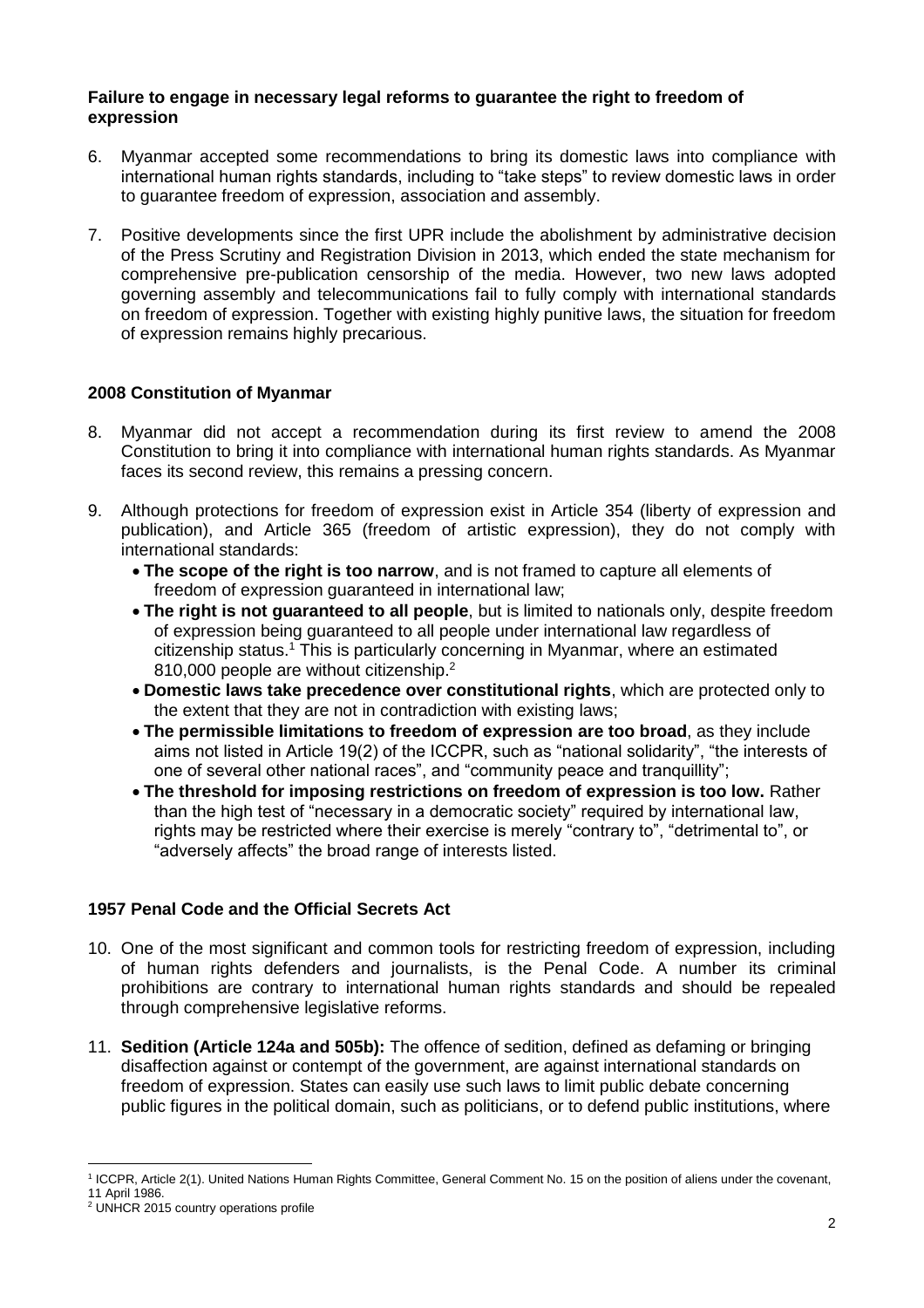there is no connection between the expression at issue and a threat to a legitimate State interest, such as protecting national security or public order.

- 12. In October 2014, five media workers at *Bi Mon Te Nay Journal*, Kyaw Zaw Hein, Kyaw Min Khaing, Aung Thant, Win Tin, and Yin Min Tun, were sentenced to two years imprisonment for sedition and had all their equipment confiscated. They reported a political activist's claims that an interim government was being formed. Prosecutors refused to bring the case under the News Media Law. While sedition is incompatible with international human rights law, it is also contrary to international standards to prosecute journalists for reporting the words of others, where the journalist is simply reporting newsworthy statements without necessarily endorsing them.
- 13. **Promoting enmity or hatred (Article 153a):** The offence of promoting enmity or hatred is written in terms that are too broad; it has a chilling effect on legitimate reporting around issues affecting racial and religious minorities, while at the same time allowing for arbitrary interpretation that enables impunity for genuine acts of incitement to national, racial or religious violence. The provision should be brought in line with international standards, in particular Article 20(2) of the ICCPR, so that it is clear that it covers intentional acts of advocating hatred to incite others to violence, hostility or discrimination against protected persons. This should be implemented in line with the guidance provided in the Rabat Plan of Action.<sup>3</sup>
- 14. **Obscenity (Articles 292, 294):** The provisions on obscenity are very subjective, and may be abused to enforce out-dated concepts of "public morals" that do not reflect diverse or evolving public attitudes, or to discriminate against individuals or groups. Such provisions should be amended to comply with the three-part test set out in Article 19(3) of the ICCPR.
- 15. **Insulting religion or religious feelings (Articles 295a, 298):** Prohibitions on criticising religion – commonly known as blasphemy – are not compatible with international standards on freedom of expression, and they should not be abused to prevent or punish criticism of religious leaders or commentary on religious doctrine and tenets of faith. $4$  Such prohibitions are not necessary, as acts of incitement to discrimination, hostility or violence should be dealt with under prohibitions as envisaged by Article 20(2) of the ICCPR.
- 16. **Criminal defamation (Articles 499 – 502):** criminal defamation carries a prison sentence of up to two years or an unspecified fine. UN and regional independent mechanisms on freedom of expression have called on States to decriminalise defamation, since criminal laws on defamation fail to strike the proper balance between individuals' reputation rights and freedom of expression.<sup>5</sup> Individuals' reputations can be protected more effectively, with proper safeguards against abuse, through the civil law. The UN Human Rights Committee has also called on States to consider decriminalising defamation.<sup>6</sup>
- 17. **Other criminal provisions are abused to stifle media freedom.** Prosecutions have been reported following journalists' contacting government officials or departments for comments on allegations of wrongdoing. Rather than investigate the wrongdoing, the response has been to prosecute the journalist under harsh criminal law provisions, ignoring lighter forms of dispute resolution available under the 2014 News Media Law.

#### **Failure to engage in necessary legal reforms to guarantee the right to assembly**

 $\overline{a}$ <sup>3</sup> Rabat Plan of Action on the prohibition of advocacy of national, racial or religious hatred that constitutes incitement to discrimination, hostility or violence, OHCHR, 5 October 2012.

<sup>4</sup> UN Human Rights Committee, General Comment Number 34, 12 September 2011, CCPR/C/GC/34, at para. 48

<sup>5</sup> Joint Declaration of the UN Special Rapporteur on Freedom of Opinion and Expression, the OSCE Representative on Freedom of the Media and the OAS Special Rapporteur on Freedom of Expression, 10 December 2002

<sup>6</sup> HR Committee, General Comment No. 34, *op. cit.*, at para. 47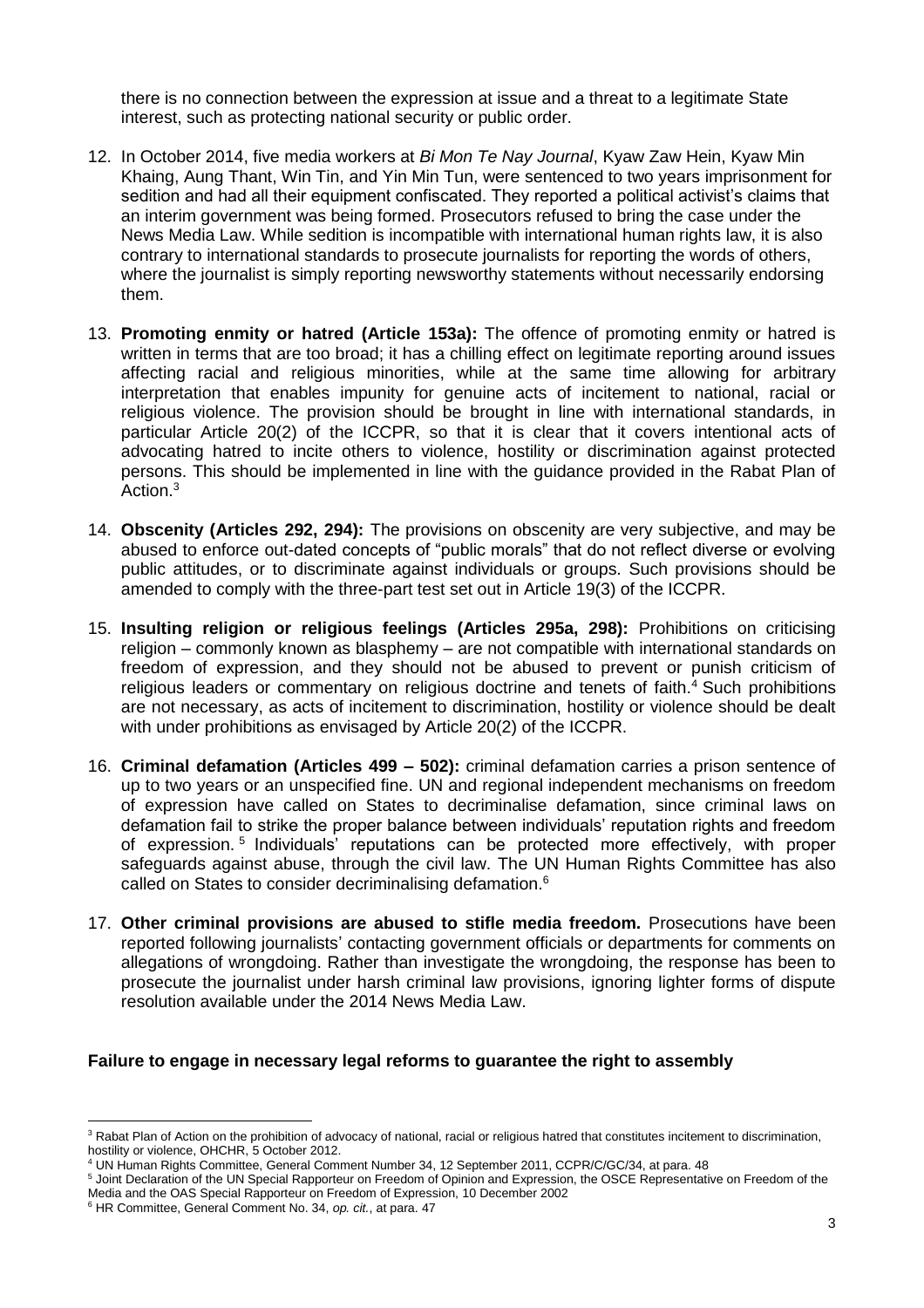- 18. Myanmar did not accept a recommendation during its first review to bring its legal framework governing the right to assembly into compliance with international human rights standards. Since the first review, the government has adopted and later amended (2014) the Right to Peaceful Assembly and Peaceful Procession Law. However, the amendment failed to significantly improve the law or bring it into line with international standards. As a result, the number of protesters being arrested and charged for assembling or carrying out processions without prior approval from the police is in the hundreds. Problems in the amended law include:
	- **Requiring prior-authorisation of assemblies.** While parliamentarians believed they had amended the law to create a system of notification, the amended law instead leaves a priorauthorisation regime of undetermined scope intact. The ambiguity of Article 5 requires the granting of approval only when a request is made in accordance with the criteria for approval, but does not specify the criteria.
	- **Requiring organisers to provide the police with the "purpose", "topic" and "chants" of an assembly in advance**, but is unclear whether the police may consider these factors when deciding whether the request meets the aforementioned criteria for approval. As such, this can only be interpreted as a potential and likely system for prior-censorship of assemblies.
	- **Requiring organisers to seek authorisation five days before the assembly**. International human rights standards consider notification of assemblies to only be necessary when a large number of participants are expected that could impact the ability of the relevant authorities to facilitate an assembly.
	- **No longer requiring police to communicate their decision or the reason for rejection, and no longer providing a right to administrative appeal**, potentially resulting in a legal situation that is worse for those exercising their right to assembly than under the previous law.
	- **Containing unnecessary criminal penalties**. The prescribed six-month prison sentence for conducting a peaceful assembly without permission is disproportionate and unnecessary. One-year's imprisonment for "disturbing" or "annoying" assembly attendees could be used to sanction peaceful counter-demonstrations. Three-month's imprisonment for engaging in conduct prohibited by "local rules" is vague, and could be abused easily to criminalise conduct not foreseen as prohibited by participants.
	- **Content restrictions unacceptable under international standards**. For example, it remains unlawful to chant words that have not been authorised by the police, or that the police believe to be "rumours" of "incorrect" information.
	- **Allowing the revocation of permission and the immediate dispersal of assemblies if the assembly no longer follows the permitted content, manner or place**. International law is clear that dispersal of any assembly should only ever be used if there is an imminent threat of violence, and where other more proportionate measures such as negotiation and mediation have been exhausted. Counter to this, these provisions encourage methods of public order management that serve to escalate possibilities for violence rather than reduce them.
- 19. While the number of assemblies has grown substantially, the lack of legal clarity results in arbitrary and selective implementation of the law by police. In addition, township and even district level police still claim not to have been instructed regarding the change to law. The police ignore some assemblies carried out without prior approval. However, if an assembly touches on a sensitive issue, such as labour rights, land confiscation, ethnic or religious minorities' rights, corruption or national security, the police often close down the assembly and arrest the leaders for failing to gain prior approval. Journalists are also prevented from interviewing protesters or taking photos, sometimes with violence.
- 20. In the most sensitive cases, police have used unnecessary and disproportionate force, including lethal force, to disperse participants.
	- In November 2012, the police fired military-issue incendiary grenades into a peaceful assembly protesting against a Chinese mine in Monywa. The grenades contained white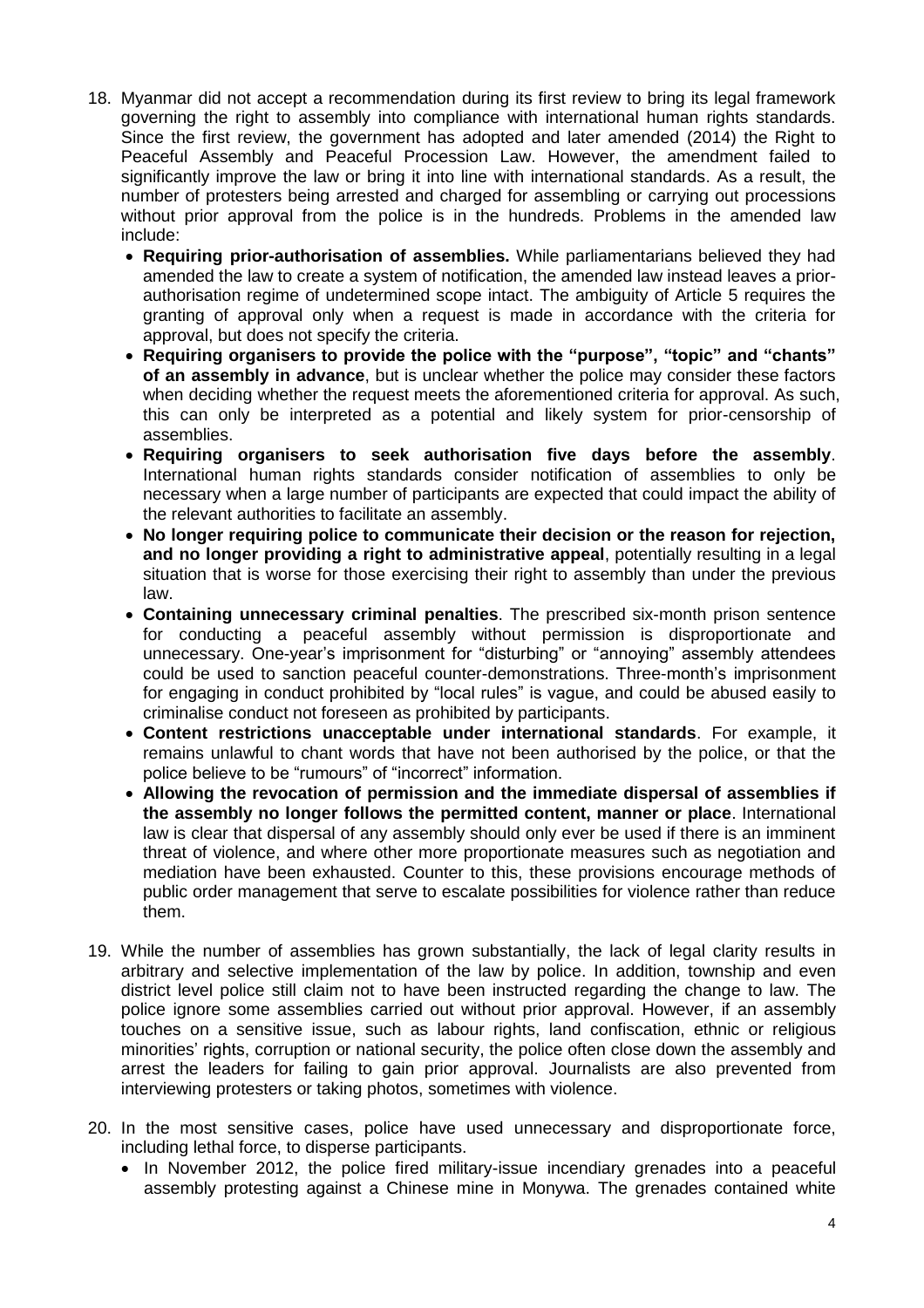phosphorous, and caused horrendous physical burns to dozens of participants, many of whom were monks. The Myanmar parliament and an independent scientific institution identified the phosphorous, but no charges have been brought.

- In December 2014, a woman was shot dead by law enforcement officials using live bullets, in the same area during another assembly. No charges have been brought.
- 21. Due to their long history of being at the forefront of demands for democratisation, students are also vulnerable. Since January 2015, hundreds of students have travelled in a planned procession to Yangon from the second city of Mandalay, protesting against a draft education bill that had not included a proper consultation process. After facing harassment, including blocked roads and eviction from their nightly camps, the students were joined by other protests across the country, many of which faced retaliation from the government, including the threat that any student caught protesting would be ejected from their studies.
- 22. Many students and their supporters have been arrested since January. According to the Assembly Law, the students now face prosecution and potential one-year imprisonment in each of the 20 or more townships they passed through without prior approval.
- 23. On 6 March 2015, the President's Office posted on their Facebook page a photo of Article 128 of the colonial 1898 Code of Criminal Procedure, which provides that the government can use civilian units (essentially paramilitaries) to break up assemblies (approved or otherwise) and "arrest" or "confine" participants. "Swan Ah Shin", a paramilitary group that was used by previous military governments to quash protests, including during the 2007 "Saffron Revolution", has now been resurrected to crush dissenting peaceful assemblies. "Swan Ah Shin" members are sometimes identified by an armband carrying the word "duty", but are otherwise unidentified and allowed to act freely by the police.
- 24. Also on 6 March 2015, protesters outside the Yangon City Hall were seen being abused, including by being placed in chokeholds, by people in plainclothes. It is unclear whether the perpetrators were plainclothes police or "Swan Ah Shin". On 8 March 2015, either plainclothes police or "Swan Ah Shin" broke up an assembly in Hmawbi Township for not having received prior approval. The 20 students were protesting against police violence towards other student protesters. Similar plainclothes interventions occurred in Sule Pagoda (5 March) and Letpadan (6 March). At least a dozen participants were arrested.
- 25. Powerful individuals, including business leaders, can call upon the police to implement the law to punish criticism, sometimes in cases outside the scope of the law. In one case, the private company Kan Kaung Chin Yadanar ("Lucky Jewel") used its close links with the authorities to pressure the district police to arrest and detain employees, claiming that their collective union action was an assembly without permission and a breach of public order.
- 26. Human rights defenders and members of civil society organisations are also punished for their activities and expression by the unclear rules on association. In June 2013, three activists from the Nattalin Social Network and the Meikhtila Social Network were detained in Pegu Division and charged with belonging to an unregistered CSO under the junta-era Association Law, after they had supported farmers' protests against land-grabbing.<sup>7</sup>

#### **Failure to tackle discrimination and prevent and prohibit the advocacy of hatred constituting incitement to discrimination, hostility and violence**

27. During its first UPR, Myanmar accepted some recommendations to tackle discrimination in the country. It agreed to provide fundamental human rights to and end discrimination against ethnic, religious and linguistic minorities (Slovenia, Poland), and prevent violence against women (Norway, Slovenia, Iran). Myanmar also committed to promoting interreligious dialogue

 $\overline{a}$ 

<sup>7</sup> http://www.irrawaddy.org/burma/csos-mps-draft-progressive-association-registration-law.html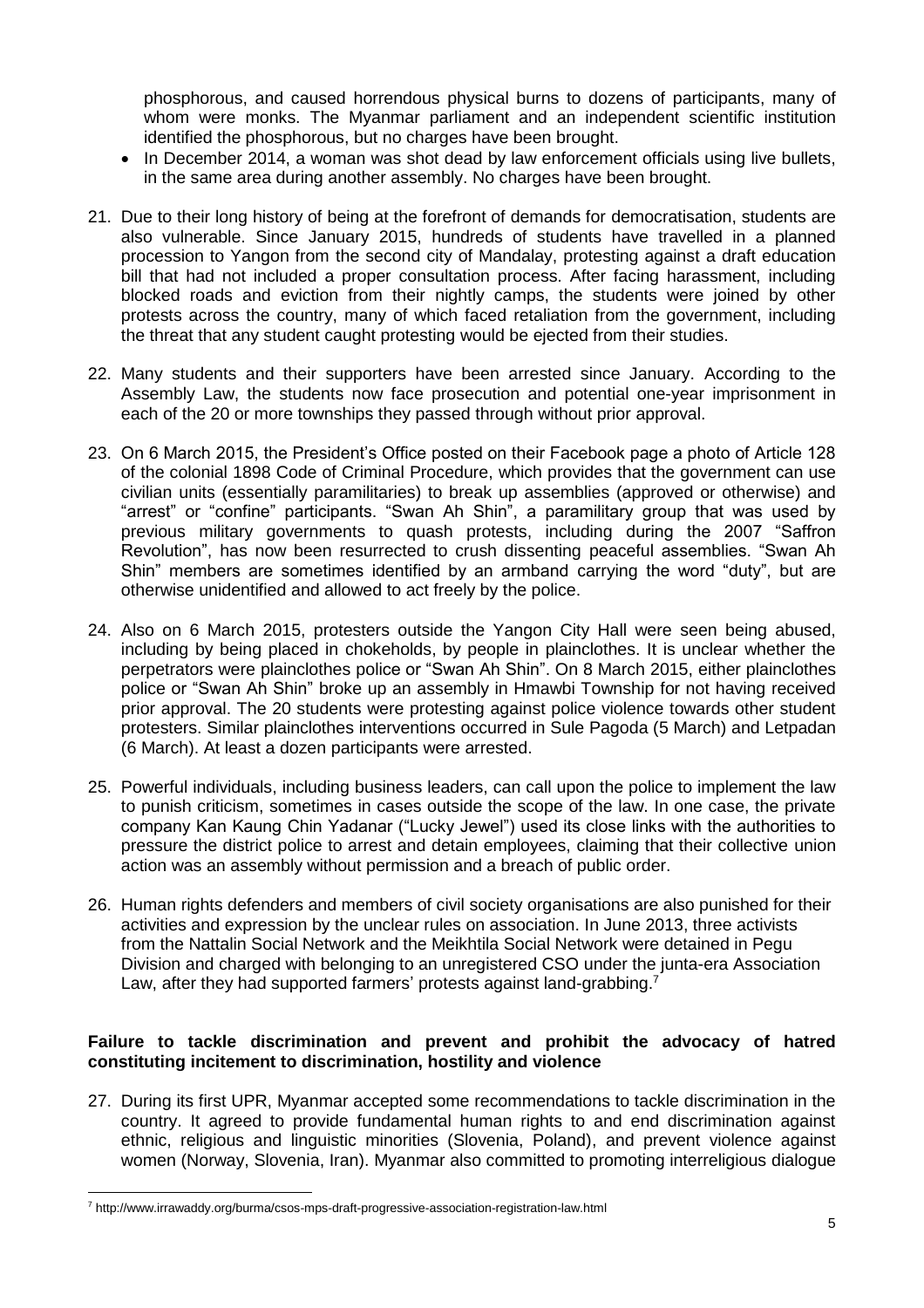(Philippines) and promote and protect the human rights of groups in Rakhine (Bangladesh). Despite its acceptance, Myanmar has failed to adopt any significant change to its legal framework.

- 28. While statistics are difficult to obtain due to a lack of disaggregated data in the country as a whole, women, ethnic, linguistic and religious minorities, persons with disabilities, and lesbian, gay, bisexual and transgender people (LGBT) face a variety of additional violations to the right to freedom of expression.
- 29. Women protesters and women human rights defenders are often singled out by the police for arrest, usually by male police officers who then escort the women under unknown charges to unknown locations. This has a chilling effect on other women who fear gender-based or sexual violence.
- 30. Women human rights defenders experience increasing harassment online, particularly on Facebook, as a consequence of speaking out or criticising powerful interests. Some of the harassment appears to be systematic in nature, indicating a degree of organisation. When women human rights defenders report either online or offline harassment as a result of their activities, the police place blame on the women's activities and ask the women to self-censor. Such a victim-blaming response is well known among women and many women view the online civic space as a dangerous environment.
- 31. Recently, four bills (the Religious Conversion Bill, the Population Control Healthcare Bill, the Buddhist Women's Special Marriage Bill and the Monogamy Bill) put forward to Parliament politicise religion and limit the rights of women, in particular. <sup>8</sup> They are largely seen by civil society as new tools with which to target human rights defenders working on religious and gender issues.
- 32. Disability rights activists face discrimination when exercising their right to freedom of expression. Most commonly, civil society organisations working on disability issues are never invited to voice their opinions within formal discourse or participate in decision-making, regardless of whether the decision is about disability or not. The government sees persons with disabilities as charity recipients rather than as rights holders. As a result, no government department produces information in an accessible format, there is no television programming for persons with disabilities or that includes sign language, and representation of persons with disabilities in the media is either absent, stereotyped or demeaning.
- 33. Disability activists also face discrimination when imprisoned. Political prisoners without the use of their legs or with other physical impairments report being locked in "htate tone" (wooden blocks designed to prevent those who have the use of their legs from walking or moving) or "chay kyin" (hard steel shackles and leg irons).
- 34. Advocacy of hatred that constitutes incitement to discrimination, hostility or violence, as understood under Article 20(2) of the ICCPR, is an intermittent but persistent issue in Myanmar. Incitement to violence is directed at religious and ethnic minorities, and incitement to hostility and discrimination is also directed towards foreigners, as well as to a lesser but more subtle extent to persons with disabilities, women, LGBT groups and individual human rights defenders, particularly women.
- 35. Measures to prevent or at least mitigate incitement are non-existent. Those who advocate hatred constituting incitement to violence, which Article 20(2) prohibits, are not properly investigated or held to account. While instances of incitement are frequent, the President has made only one qualified statement (during the 2014 Mandalay riots) to speak out against incitement or violence committed as a consequence of incitement.<sup>9</sup>

 $\overline{a}$ <sup>8</sup> UN TECHNICAL REVIEW OF THE GOVERNMENT OF MYANMAR'S PROPOSED LAWS ON RELIGIOUS CONVERSION,

POPULATION CONTROL HEALTHCARE, BUDDHIST WOMEN'S SPECIAL MARRIAGE AND MONOGAMY

<sup>9</sup> http://www.irrawaddy.org/burma/burmese-president-warns-media-mandalay-riots.html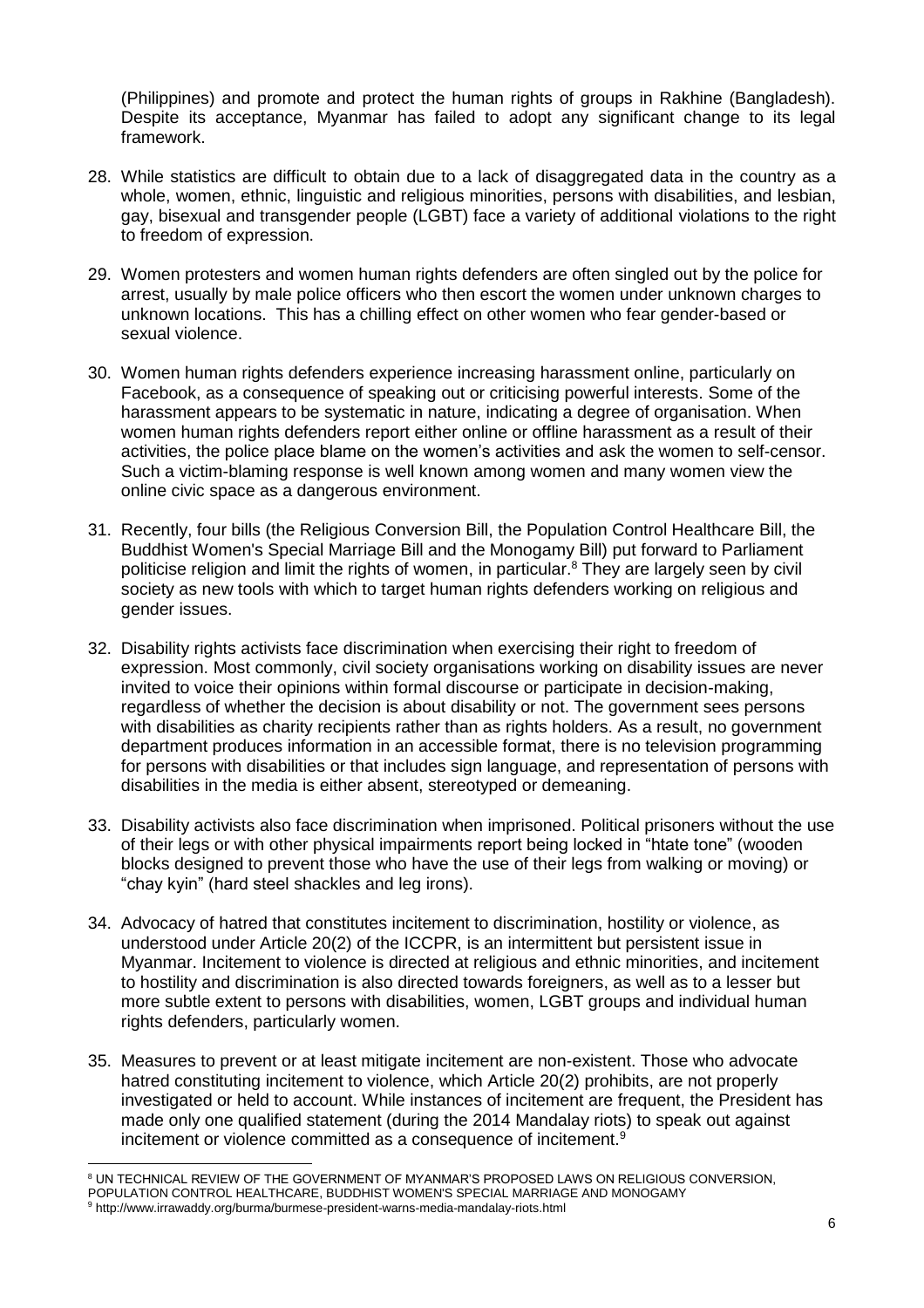- 36. The underlying motivation for incidents of incitement to violence, hostility or discrimination are complex. One well-known religious leader, states that his intention when speaking about religious and ethnic minorities is to protect "traditional values". At the same time, he also takes a party political stand when urging the government not to amend Article 59(f) in the Constitution, which prevents Aung San Suu Kyi, leader of the opposition, from becoming president.
- 37. Little attempt is made by government to heal communal tensions through positive policy interventions that seek to prevent or counter circumstances of the building inter-communal pressure and unrest. Instead, there have been instances where government officials further stoke the unrest by making statements that discriminate towards the target group. No government official or other responsible person has been held accountable for such acts.
- 38. At the same time, we witness the abuse of incitement laws against human rights defenders. In August 2014, lawyer and long-time rights advocate U Kyaw Hla Aung appeared in the Sittwe Regional Court charged with incitement. However, according to his lawyer, the court was presented with no evidence or witnesses. It is suspected that charges are a consequence of the critical stance he has taken.
- 39. Organised groups, such as the "Blink Hacker Group", have also target the media and human rights groups by defacing their websites where they provide coverage or comment on incitement committed against minorities.<sup>10</sup> This creates a climate that limits the ability of independent media to play a positive role in countering incitement.

### **Failure to protect digital rights and access to the internet**

- 40. Myanmar received no recommendations in the first review relating to the internet or telecommunications in the country. While the high volume of political cases prosecuted under telecommunications laws has stopped, the legal situation remains highly threatening for those exercising their freedom of expression online.
- 41. The Electronic Transactions Law (2004) created a range of offences far broader than the already expansive Penal Code, and with no safeguards for the right to freedom of expression. Following strong criticism, the Government committed to repealing the law as part of the package in the Telecommunications Act (2013), but later reneged on its commitment, retaining both laws and merely reducing some of the available prison sentences. While the Electronic Transactions Law is not currently being used, it poses a significant threat to those who exercise the right to freedom of expression online, and therefore has a chilling effect far beyond its current implementation.
- 42. The Telecommunications Act also includes overly broad criminal sanctions to punish expression. Article 68 provides imprisonment and a fine for the "communication, reception, sending, distribution or sharing" of the subjectively defined "incorrect information", under the broadly worded "dishonest intention". This essentially enables the government to criminalise any online expression it disagrees with.
- 43. The right to access digital technologies, including the internet, is extremely. An internet penetration rate of just 1.2 per cent and one of the lowest mobile phone penetration rates in the world severely inhibits freedom of expression and access to information.<sup>11</sup> There are two forms of telecommunications access:
	- Landline connections: Until 2014, the Government controlled all telecommunications gateways, including the internet. Decades of significant under-investment in

 $\overline{a}$ <sup>10</sup> https://citizenlab.org/2013/07/southeast-asia-cyberwatch-june-2013/#myanmar

<sup>11</sup> International Telecommunication Union, "Percentage of Individuals Using the Internet, 2000-2013," http://www.itu.int/en/ITU-D/Statistics/Pages/stat/default.aspx.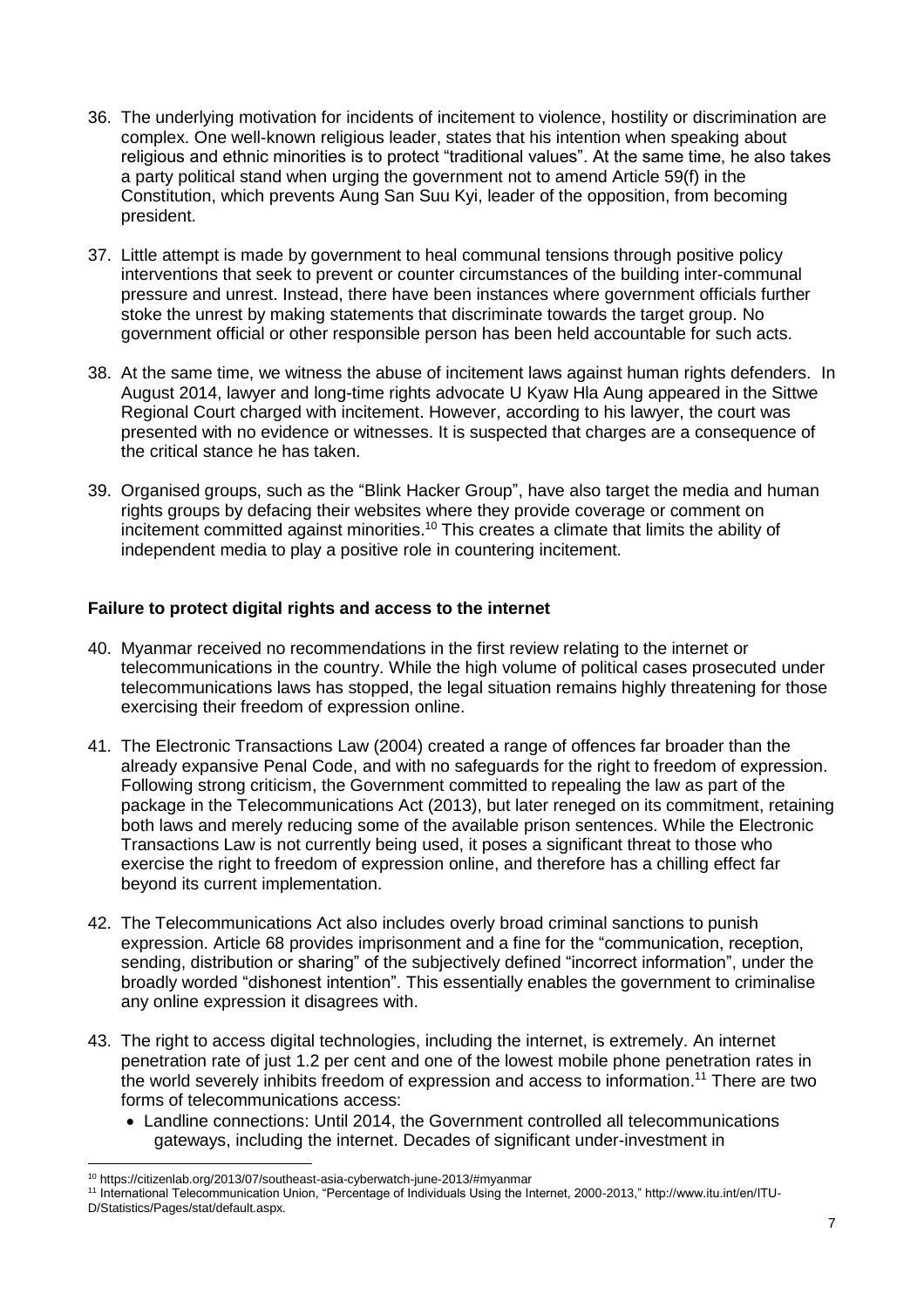telecommunications as an active policy choice in order to limit access to information and the means to communicate has led to a chronically weak and expensive network. Broadband connections, available only in large cities, are often out-of-stock for months, and as a result the black-market price for second-hand connections is often over \$1,000. Outside of Yangon and Mandalay, landline internet connections are almost non-existent. Once connected, bandwidth is often so congested that it runs at below dial-up speeds and stops working entirely during peak hours – a single webpage can often take up to five minutes to download. The government's control over all landline gateways enables them to filter all content and monitor all internet traffic.

- Wireless connections: In 2014, two international companies, Telenor and Ooredoo, entered the telecommunications services and infrastructure market, joining two national suppliers, the state-owned Myanmar Post Telecommunication (MPT) and the military-linked Yatanarpon Teleport (YTP). Telenor in particular established the first independent link to the international internet,<sup>12</sup> raising hopes among human rights defenders of a means in which to access information and communicate online without direct government surveillance.
- 44. Years of pre-publication censorship offline and extremely slow internet connections preventing web browsing have led to increased use of social media platforms and low-bandwidth applications, particularly Facebook, to access news, share information and initiate collective action (online and offline). Most online and offline human rights campaigns, such as the 2015 campaign by student groups to influence a proposed education bill, are initiated and gain support in the relatively open online civic space.
- 45. Filtering of websites and other content is not currently widespread, with only some file-sharing and sexual content being arbitrarily blocked by Internet Service Providers (ISPs) whether state-owned or owned by those close to the government or military. While the government is not yet actively filtering, most likely due to low penetration levels and weak technical understanding, legislation allows filtering of content without judicial oversight or recourse for webhosts to appeal the filtering, should they wish.
- 46. Widespread surveillance of online communications content or data is not yet apparent, also likely due to low penetration levels and weak technical understanding, although human rights defenders regard it as highly likely that the government monitors high profile activists online, just as they do offline. Surveillance is established in the Telecommunications Act under Article 75, which provides unknown government agents with the authority to intercept any information that "affects national security or rule of law" and includes no protection for the right to privacy or mechanisms to prevent abuse. Article 76 authorises the government to inspect or seize any such information from telecommunications companies without a warrant.
- 47. Identification and registrations is required to purchase a mobile phone sim card, resulting in the government being able to identify the owner of each connection. Telenor and Ooredoo have committed to protecting the identity and communications of users, but it is unclear how they can do so given the legislative requirement to release information to the government, even when no justification is provided and no judicial order is presented.<sup>13</sup>
- 48. Human rights defenders, activists and journalists have reported experiencing online attacks including seemingly organised email threats, and that news of such attacks is often shared simultaneously on social media, demonstrating a level of pre-planning.<sup>14</sup>

#### **Failure to protect the right to freedom of information**

 $\overline{a}$ <sup>12</sup> http://research.dyn.com/2014/03/telenor-activates-historic-link-myanmar/

<sup>13</sup> http://elevenmyanmar.com/index.php?option=com\_content&view=article&id=4002:telenor-to-protect-its-customers-frombugging&catid=44&Itemid=384

<sup>14</sup> https://elevenmyanmar.com/index.php?option=com\_content&view=article&id=2447:hackers-a-major-threat-to-independent-media-inmyanmar&catid=44&Itemid=384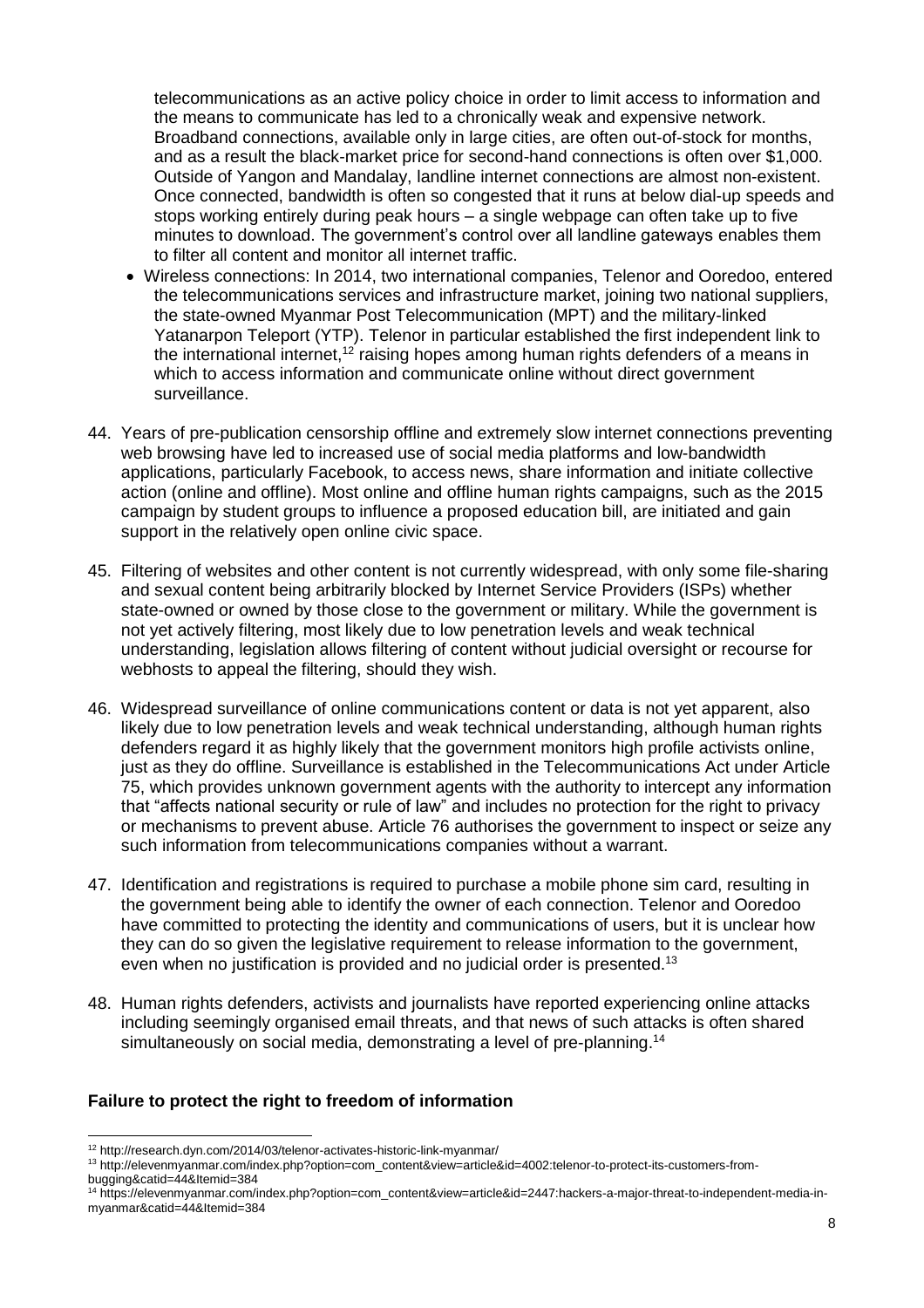- 49. Myanmar received no recommendations in the first review relating to the right to freedom of information. Myanmar has no constitutional guarantee or legislation that protects the right to information for all people.
- 50. Access to even the most basic information is largely unattainable, in part because important information is not collected or stored. At the national level, statistics published by the government are minimal and civil society questions its accuracy and timeliness. While the tender process for the two telecommunications contracts (won by Ooredoo and Telenor) were largely regarded as open and transparent, most tenders are opaque and public adverts are often deemed by civil society to have been published after the contract has been awarded. There is no public audit of the national budget and civil society generally believes that auditors collude with local officials in covering up corruption. At the local level, civil society is unaware of either the total or the detail of township budgets, hospital budgets, school budgets or other local public expenditure.
- 51. The lack of information is a significant problem even at the highest levels of government. Members of Parliament (MPs) cannot get access to government or administrative information to enable them to make decisions, and the national Parliament does not allow public access. Even when MPs get access to information distributed in Parliament, they remain afraid that such information remains covered by state secrets rules. Civil society has reported that MPs have refused to share national budget information, as they believe such distribution could be sanctioned. MPs in the regional State Parliaments do not even have access to the official minutes of parliamentary debates.
- 52. For journalists, the News Media Law (2014) provides for a vague right to "request" (6.a) and "collect" information (4.d), including from non-government organisations or businesses that are in receipt of public funds (6.b). However, no mechanism exists with which journalists can exercise this limited right and, despite government commitments, some ministries still lack spokespeople, public relations departments or publicly advertised contact details.
- 53. Requesting access to information is particularly dangerous, in particular for journalists and MPs, when concerned with military expenditure or large development projects, such as dams or mines. Requesting even the most basic information quickly results in the threat of criminal sanctions under Penal Code Article 353, which punishes the "intent to prevent or deter [a public servant] from discharging his duty" with a two year prison sentence and fine. The government successfully prosecuted and imprisoned the journalist Zaw Phay under Article 353 after he asked a local education department official for information on the implementation of a scholarship programme within which he suspected corruption.
- 54. Public officials also obstruct requests for information by claiming that they do not know who is authorised to make such a decision to release the information. For example, in one case, a Director General (junior only to the minister) within the Ministry of Social Welfare informed a disabled rights organisation that he was unaware of the budget provided for disability services.
- 55. Public officials are sanctioned severely for exposing wrongdoing in the public interest by whistleblowing. In 2013, a police officer was investigated for releasing on an anonymous Facebook page information showing that celebrities and other powerful individuals were involved in taking illicit drugs.<sup>15</sup> At least three former public officials were imprisoned, with two sentenced to death, for leaking information about underground military tunnels and trips to North Korea.<sup>16</sup>

 $\overline{a}$ 

<sup>15</sup> http://www.nationmultimedia.com/aec/Police-investigates-online-leak-of-old-drug-scanda-30222222.html

<sup>16</sup> Myanmar Freedom on the Net 2014 https://freedomhouse.org/report/freedom-net/2014/myanmar